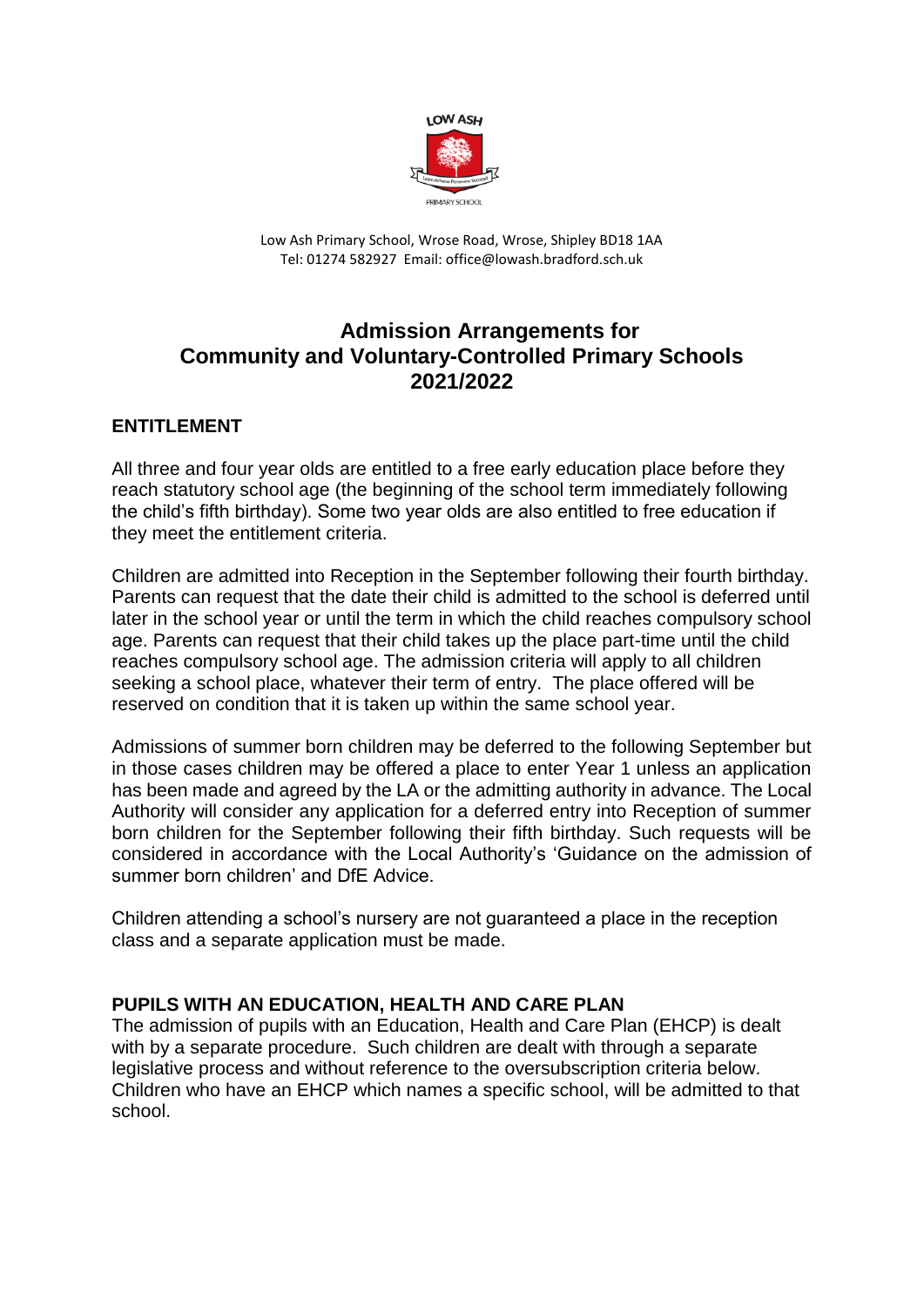## **TIE BREAK**

When demand exceeds places in any of the following policies, the distance between the child's home and school, measured by a straight line distance from the Ordnance Survey address point of the home to the main entrance to the school building, will be used to decide who is given a place; those living nearest being given the available places. Where the offer of places to applicants with equi-distant addresses would lead to oversubscription, the decision of who will be offered the place will be made by random selection.

## **MULTIPLE BIRTHS**

Where a parents of multiple births (twins, triplets etc) request admission and only one of the siblings can be offered a place, the remaining siblings will also be offered places above the admission number.

### **ADMISSION POLICIES**

## **A) Schools with Priority Admission Areas**

The following schools have priority admission areas; maps of these areas can be viewed at the respective schools or on the Bradford Council website:

### **Addingham, Ben Rhydding, Cottingley Village, Eldwick, Long Lee primary schools.**

Where the number of preferences for a school exceeds the number of places available, priority will be given to children in the following categories:

- 1. Looked after children or children who were previously looked after but ceased to be so because they were adopted or became subject to a residence or special guardianship order (see Note 1)
- 2. Children who have **exceptional** social or medical needs, supported by a written recommendation from the child's paediatrician/consultant or professional from Children's Services. The letter must explain why the school is the only suitable school to meet the child's needs and why no other school could provide the appropriate support for the child.
- 3. Children who have a brother or sister, living at the same address and who will still be attending the school at the time of admission. (see Note 3)
- 4. Children whose home address is within the school's priority admission area\*. *(see Note 4)*
- 5. All other children.

*\* For Cottingley Village and Eldwick primary schools, criterion 4 above will apply first for the whole of priority area one and then for the whole of priority area two; if there are remaining unallocated places, criterion 5 will then be applied.*

# **B) All other community schools and All Saints CE (Bradford)**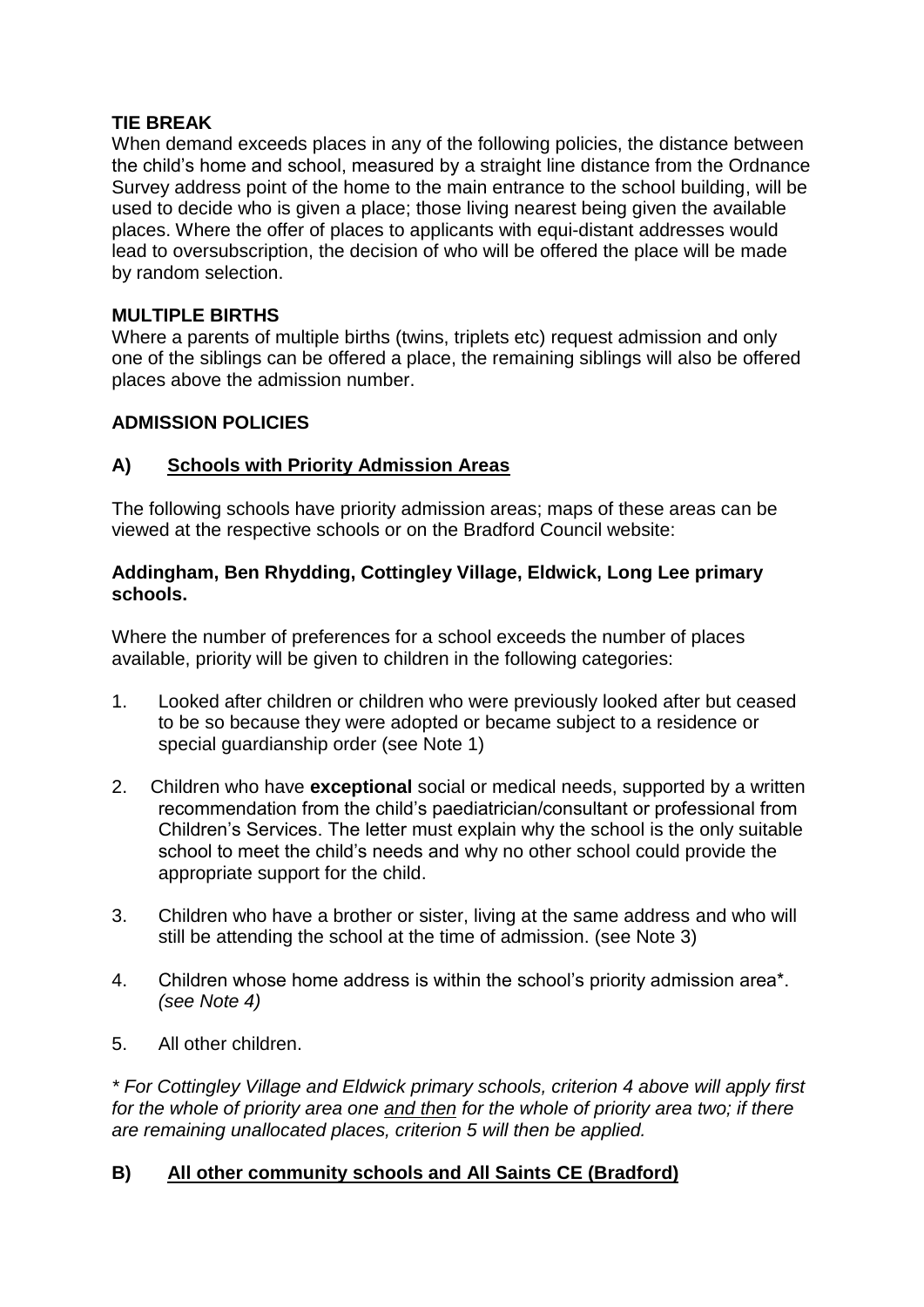Where the number of preferences for a school exceeds the number of places available, priority will be given to children in the following categories:

- 1 Looked after children or children who were previously looked after but ceased to be so because they were adopted or became subject to a residence or special guardianship order (*see Note 1*).
- 2 Children who have **exceptional** social or medical needs, supported by a written recommendation from the child's paediatrician/consultant or professional from Children's Services. The letter must explain why the school is the only suitable school to meet the child's needs and why no other school could provide the appropriate support for the child.
- 3 Sisters and brothers of children living at the same address, who are at present on roll at the school, and will still be attending the school at the time of admission (*see Note 3*).
- 5 All other children.

# **C) Bowling Park Primary School (Community School)**

### **Application Procedure**

Bowling Park Primary School operates on two sites: 60 places at the New Cross Street site and 30 places at the Usher Street site. Parents must indicate which site they are applying for by naming the site on the online common application form by using the 'Notes' available on the online system. Where the number of preferences for either site exceeds the number of places available at that site, the oversubscription criteria below will first be applied in relation to that site to determine which applicants for that site will be offered places. In the event of a place not being offered at the preferred site, the oversubscription criteria will then be applied in relation to the other site. Applicants will only be considered for both sites if both sites are preferenced on the online common application form in the 'Notes' of the application form.

### **Oversubscription Criteria**

- 1 Looked after children or children who were previously looked after but ceased to be so because they were adopted or became subject to a residence or special guardianship order (*see Note 1*).
- 2 Children who have **exceptional** social or medical needs, supported by a written recommendation from the child's paediatrician/consultant or professional from Children's Services. The letter must explain why the school is the only suitable school to meet the child's needs and why no other school could provide the appropriate support for the child.
- 3 Sisters and brothers of children living at the same address, who are at present on roll at the school, and will still be attending that at the time of admission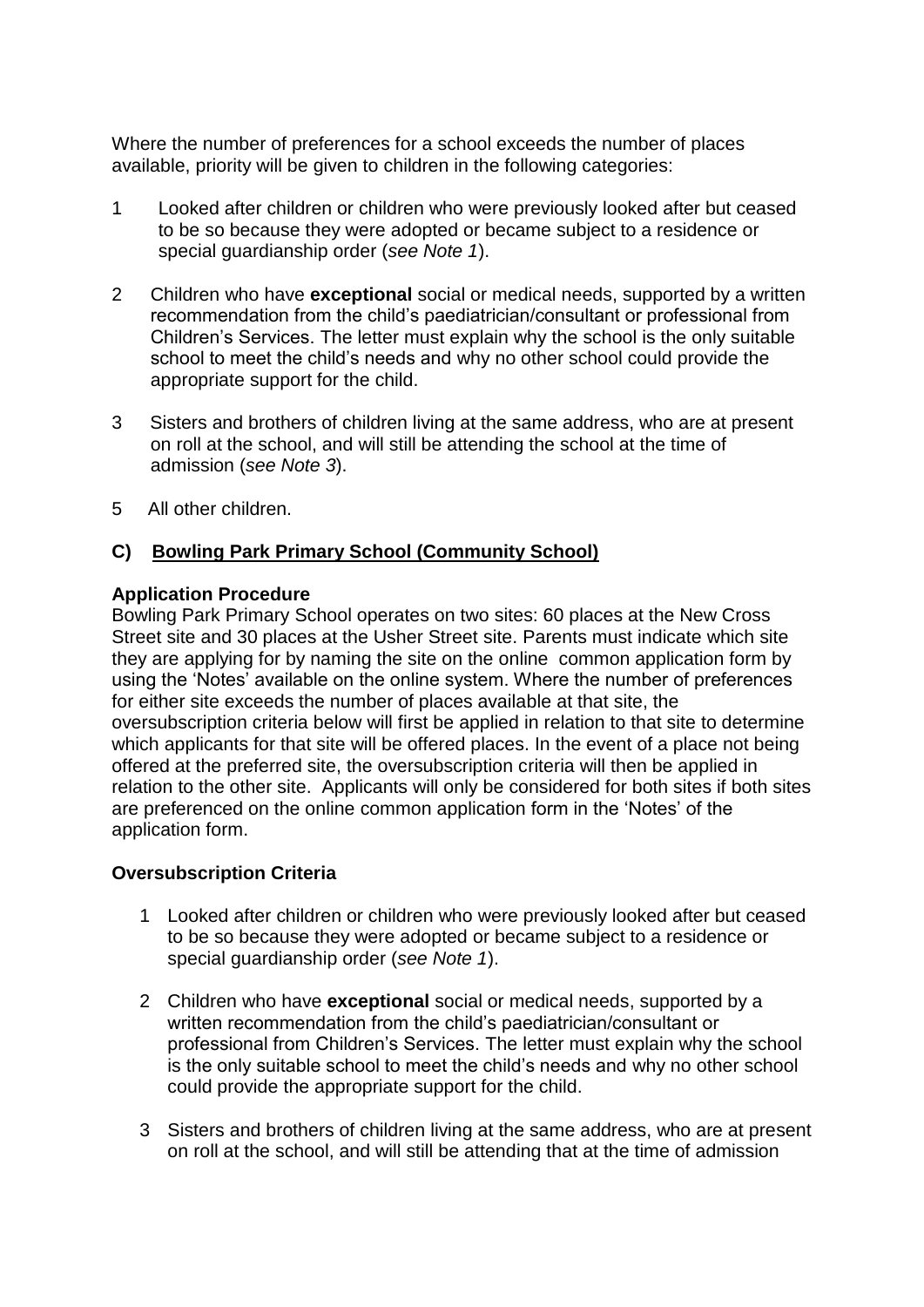(*see Note 3*).

4 All other children.

## **Late and refused applications and in-year admissions**

Late or refused applicants and applicants for any other year group that is full, may be placed on a waiting list for Bowling Park School, at parent's request. The oversubscription criteria above will be used to determine who will be given an available place at either site. In some circumstances, this may result in places being offered to siblings at different sites. In those circumstances, parents can request that their child be moved to the preferred site at a later stage if a place becomes available.

## **Appeals**

Where a place cannot be offered at either site, parents have the right to appeal for a place at Bowling Park Primary School to the Independent Appeals Panel. Parents do **not** have the right to appeal for place at a particular site. Where a place at the school is granted on appeal, the headteacher will decide at which site the pupil will be placed. Every effort will be made to place siblings at the same site.

## **D) Voluntary-controlled Church of England schools**

The admission criteria below apply for the following schools:

Burley & Woodhead CE St Matthew's CE Low Moor CE St Luke's CE

Where the number of preferences for a school exceeds the number of places available, priority will be given to children in the following categories:

- 1. Looked after children or children who were previously looked after but ceased to be so because they were adopted or became subject to a residence or special guardianship order (*see Note 1*).
- 2. Children who were Previously Looked After Children outside of England and Wales who were adopted *(see Note 2)*
- 3. Children who have **exceptional** social or medical needs, supported by a written recommendation from the child's paediatrician/consultant or professional from Children's Services. The letter must explain why the school is the only suitable school to meet the child's needs and why no other school could provide the appropriate support for the child.
- 4. Sisters and brothers of children living at the same address who are at present on roll at the school and will still be attending the school at the time of admission (*see Note 3*).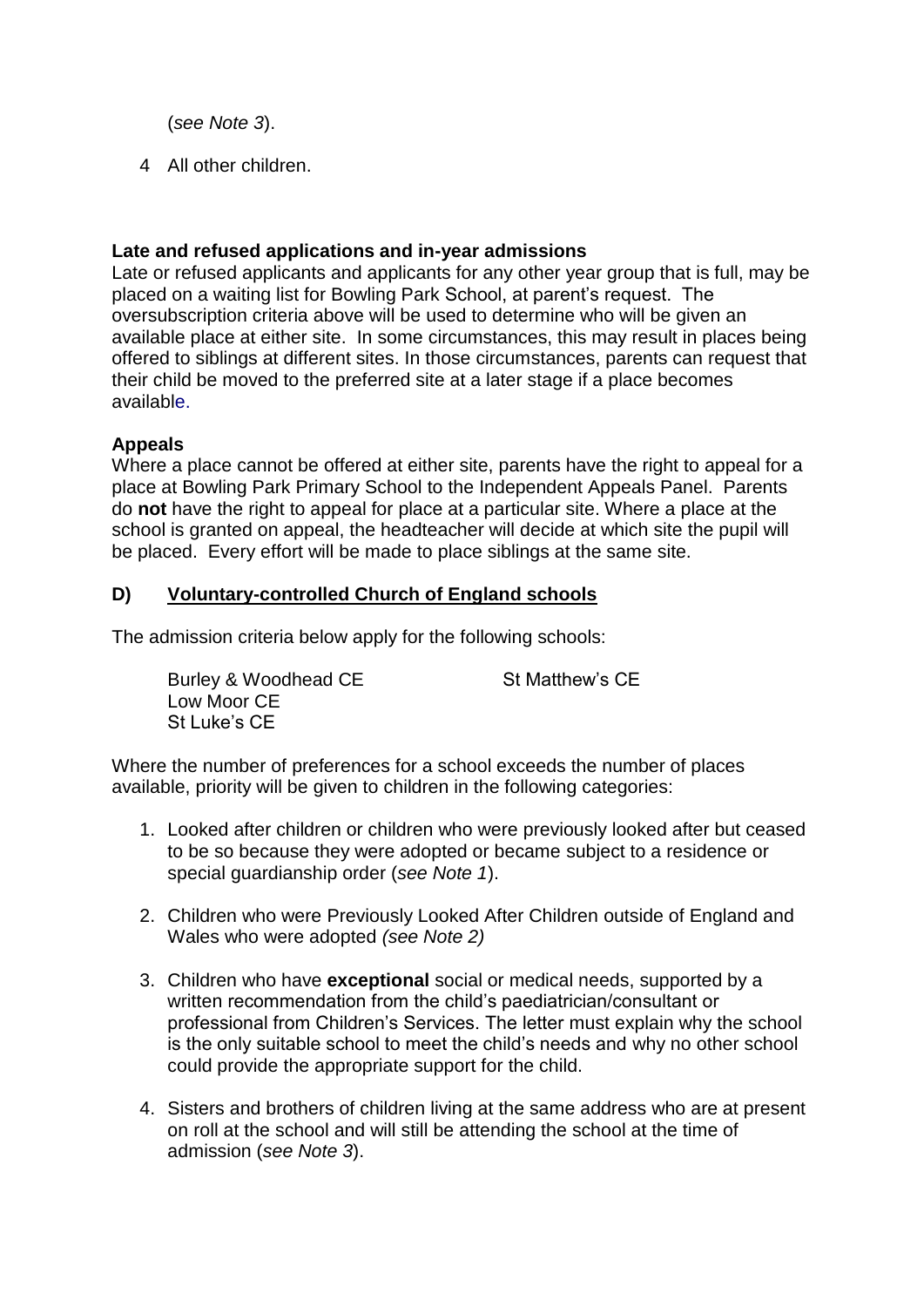- 5. Children of parents who are members\* of the Church of England or other Christian denominations for whom the preferred school is the nearest Church of England school to the home address (see **\*** below).
- 6. All other children.

*\* For admission under criterion 4, parents will be asked to demonstrate membership of the appropriate Christian denomination by submitting with their application, a letter from their minister or other church leader confirming the parents' regular and frequent attendance at church.* 

# **E) All Saints CE Primary School (Ilkley) - voluntary-controlled**

Where the number of preferences for the school exceeds the number of places available, priority will be given to children in the following categories:

- 1. Looked after children or children who were previously looked after but ceased to be so because they were adopted or became subject to a residence or special guardianship order *(see Note 1)*
- 2. Children who were Previously Looked After Children outside of England and Wales who were adopted *(see Note 2)*
- 3. Siblings of children resident at the same address who are at present on roll at the school and who will still be attending the school at the time of admission.
- 4. Up to 50% of the remaining places will be allocated to the children of parents who are practicing members of the Church of England or other Christian denominations for whom All Saints' C of E Primary School Ilkley is the nearest Church of England school to the home address in the following priority order. (Note 4 and Note 6)
	- a. Weekly Worship
	- b. Fortnightly Worship
	- c. Monthly Worship
- 5. All other children.

# **NOTES**

1. A 'looked after child' is a child who is in the care of the local authority, or being provided with accommodation by a local authority in the exercise of their social services functions (as defined in the Children Act 1989).